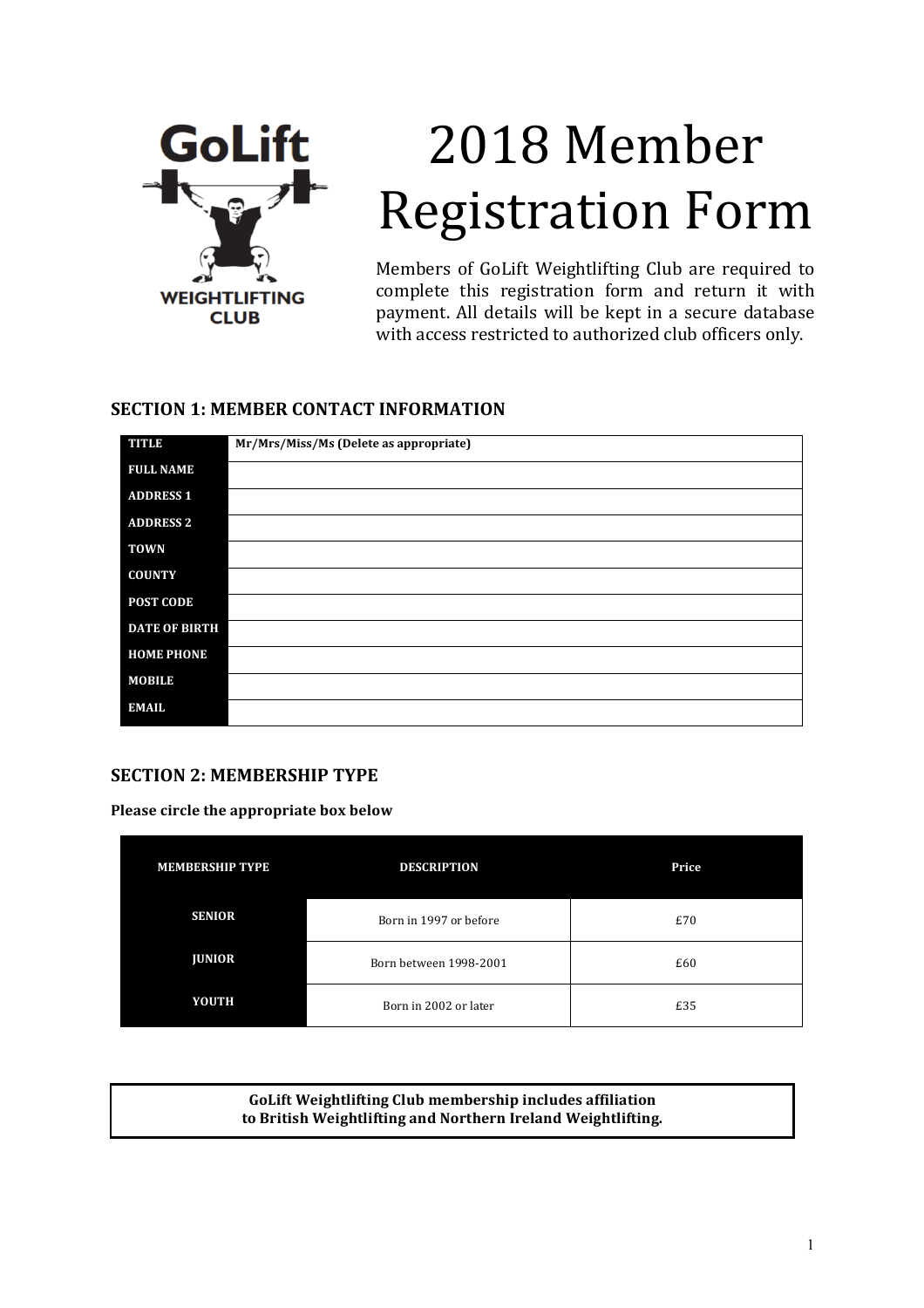# **SECTION 3: MEMBER INFORMATION**

Information in this section is optional and will be used for club development purposes only

| STUDENTS - What school/college or university do you attend?                                               |
|-----------------------------------------------------------------------------------------------------------|
|                                                                                                           |
| NON-STUDENTS – What is your occupation?                                                                   |
|                                                                                                           |
| Would you be interested in learning to coach and or referee? (Please state)                               |
|                                                                                                           |
| Would you be interested in being a club officer? (Please state)                                           |
|                                                                                                           |
| What skills do you have that could help develop the club? (e.g. web design, accounting, sponsorship, etc) |
|                                                                                                           |
|                                                                                                           |

#### **SECTION 4: MEDICAL INFORMATION & CONSENT\*\*\***

\*\*\*(To be completed by PARENT or GUARDIAN if under 18)

In case of emergency and as part of the clubs responsibility to its membership, ALL club members are required to complete this medical information form as accurately as possible. Details will be held securely with access restricted to authorized club officers only.

| <b>NEXT OF KIN</b>                                                                                                                                                                                                                                                                                                                                                              |                                                                        | <b>RELATIONSHIP</b>                                                                                                      |  |
|---------------------------------------------------------------------------------------------------------------------------------------------------------------------------------------------------------------------------------------------------------------------------------------------------------------------------------------------------------------------------------|------------------------------------------------------------------------|--------------------------------------------------------------------------------------------------------------------------|--|
| <b>CONTACT DETAILS</b>                                                                                                                                                                                                                                                                                                                                                          |                                                                        | <b>NEXT OF KIN</b><br><b>PHONE NUMBER</b>                                                                                |  |
| <b>DOCTORS NAME</b>                                                                                                                                                                                                                                                                                                                                                             |                                                                        | <b>DOCTORS</b><br><b>PHONE NUMBER</b>                                                                                    |  |
|                                                                                                                                                                                                                                                                                                                                                                                 | As far as you are aware, are you allergic to any drugs? (Please state) |                                                                                                                          |  |
|                                                                                                                                                                                                                                                                                                                                                                                 | Are you taking any regular medication? If so, for what reason?         |                                                                                                                          |  |
|                                                                                                                                                                                                                                                                                                                                                                                 | Do you have any long-term illnesses or injuries?                       |                                                                                                                          |  |
| activity?***                                                                                                                                                                                                                                                                                                                                                                    |                                                                        | Has a medical practitioner or physiotherapist ever advised you not to lift heavy weights or take part in physical sports |  |
| ***If yes, please provide a Doctor's letter to confirm it is now safe for you to partake in this sport                                                                                                                                                                                                                                                                          |                                                                        |                                                                                                                          |  |
| <b>Declaration:</b> I consider myself (my son/daughter) <sup>*</sup> to be physically fit and capable of full participation and agree to notify<br>the club of any changes to the medical information provided. Furthermore, in the event that I am injured I give my permission<br>(for my son/daughter)* for club coaches to obtain emergency medical treatment on my behalf. |                                                                        |                                                                                                                          |  |
| <b>SIGNED</b>                                                                                                                                                                                                                                                                                                                                                                   | <b>DATE</b>                                                            | <b>RELATIONSHIP</b><br>(if under 18)                                                                                     |  |